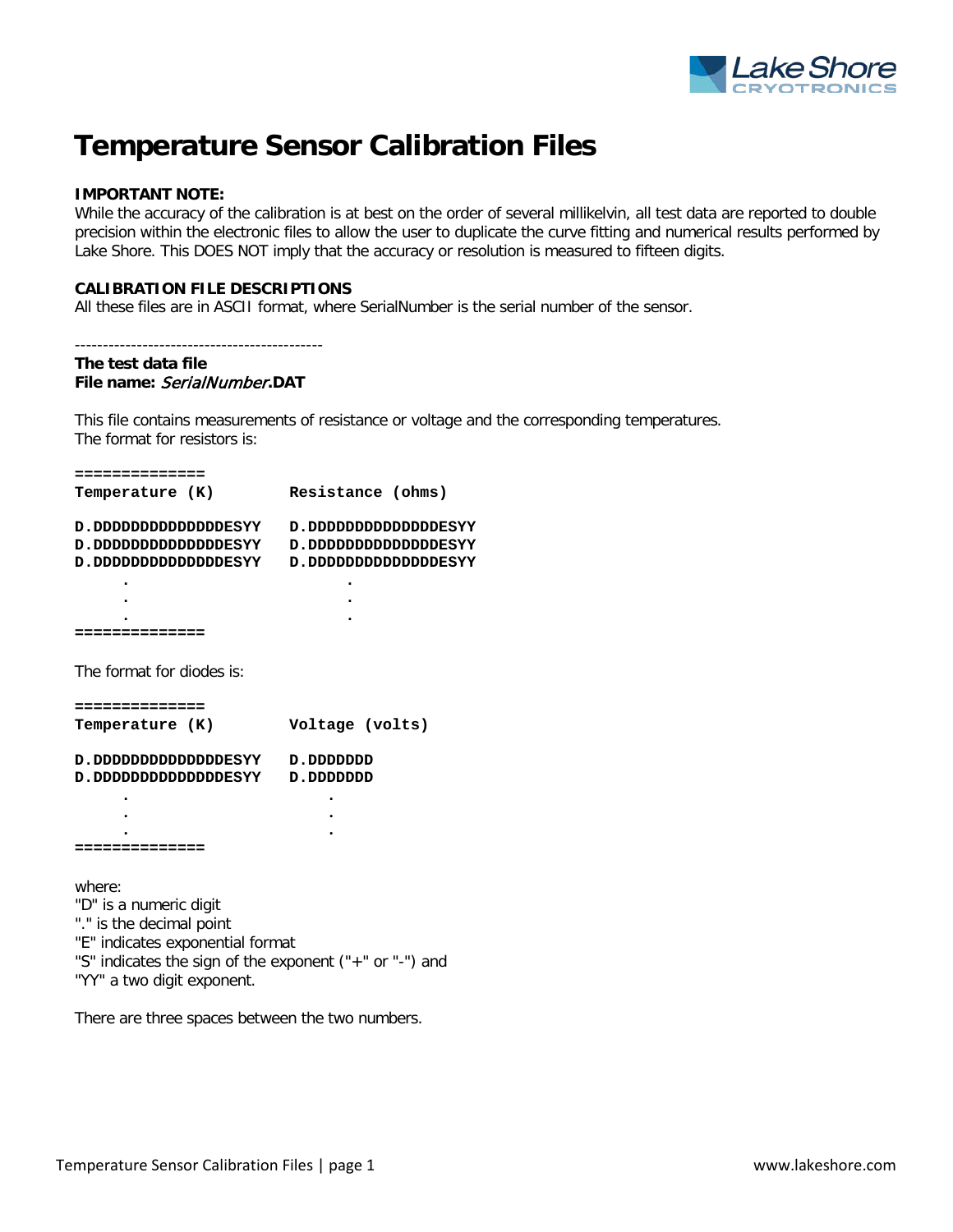

# **The coefficient file File name:** SerialNumber**.COF**

--------------------------------------------

This file contains the Chebychev polynomial coefficients for a curve fit allowing the user to transform sensor voltage or resistance measurements into their equivalent temperature. Consult the Calibration Report Description for information regarding converting resistances or voltages to temperature using the Chebychev polynomial and coefficients. The electronic file contains a label for each entry identifying it use for the fit. Standard fits are performed either as temperature versus voltage (diodes), temperature versus resistance, or temperature versus LOG10(resistance) depending upon the shape of the characteristic as a function of temperature.

The following is an example coefficient file for a platinum sensor:

| ==============               |                          |
|------------------------------|--------------------------|
| Number of fit ranges:        | $\mathbf{z}$             |
| Fit range:                   | $\mathbf{1}$             |
| Fit type for range:          | LOG                      |
| Order of fit range 1:        | 9                        |
| Zlower for fit range 1:      | -5.20725516305026E-01    |
| Zupper for fit range 1:      | 1.61631713297016E+00     |
| Lower limit for fit range 1: | 0.4289                   |
| Upper limit for fit range 1: | 32.8444                  |
| $C(0)$ Equation 1:           | 5.35472104488059E+01     |
| $C(1)$ Equation 1:           | 4.84343274320430E+01     |
| $C(2)$ Equation 1:           | 1.78731249180996E+01     |
| $C(3)$ Equation 1:           | 6.71910632694103E+00     |
| $C(4)$ Equation 1:           | 2.24957224549801E+00     |
| $C(5)$ Equation 1:           | 6.83864572708680E-01     |
| $C(6)$ Equation 1:           | 1.64705729725070E-01     |
| $C(7)$ Equation 1:           | 2.77035831899347E-02     |
| $C(8)$ Equation 1:           | 8.54503010777701E-04     |
| $C(9)$ Equation 1:           | $-3.20164326544564E-03$  |
| FIT RANGE:                   | $\mathbf{2}$             |
| Fit type for range 2:        | LIN                      |
| Order of fit range 2:        | 5                        |
| Zlower for fit range 2:      | 2.632490364723370E+01    |
| Zupper for fit range 2:      | 1.28000000000000E+02     |
| Lower limit for fit range 2: | 32.8444                  |
| Upper limit for fit range 2: | 124.4599                 |
| $C(0)$ Equation 1:           | 2.178061368696580E+02    |
| $C(1)$ Equation 1:           | 1.248272296845860E+02    |
| $C(2)$ Equation 1:           | 1.516717512664060E+00    |
| $C(3)$ Equation 1:           | $-0.123110200579409E-01$ |
| $C(4)$ Equation 1:           | 3.970264241545280E-02    |
| $C(5)$ Equation 1:           | $-1.341884049509500E-03$ |
| ==============               |                          |

The calibration report for each sensor and the accompanying sheet "Calibration Report Description" give a complete description of these parameters and how to use them.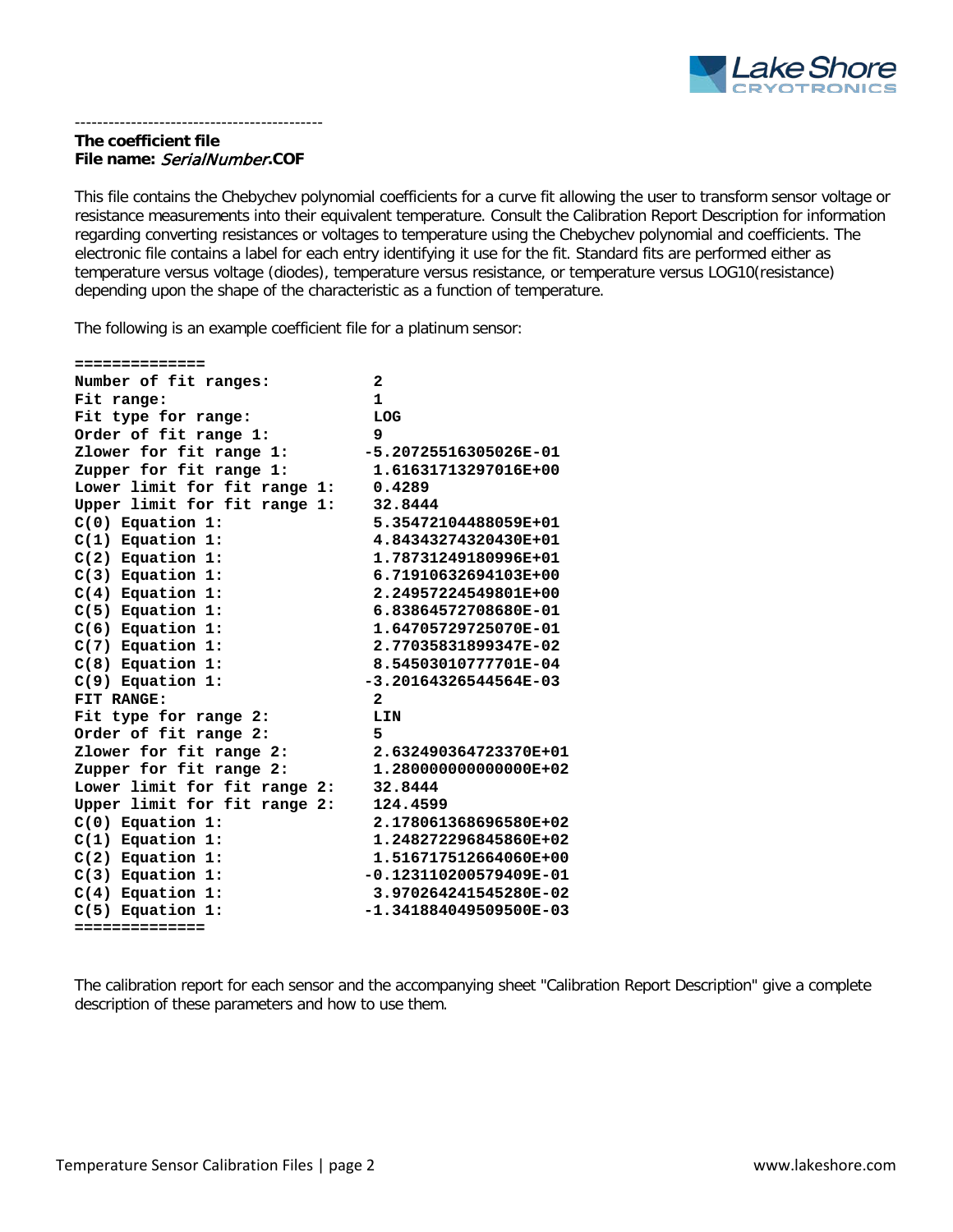

# **The interpolation table file File name:** SerialNumber**.TBL**

--------------------------------------------

A table yielding resistance or voltage at predefined temperatures, generated from measurement values. In this file, each data record consists of a temperature in Kelvin, the corresponding resistance in Ohms (for resistors) or Voltage (for diodes) in volts, the corresponding sensitivity (dR/dT or dV/dT) in ohms/kelvin (for resistors) or millivolts/kelvin (for diodes). Additionally, the dimensionless sensitivity  $Sd=(T/R)(dR/dT)=d(logR)/d(logT)$  is included for resistors.

The format for resistors is:

| Temp      | Resistance           | Sensitivity         | Dimensionless      |
|-----------|----------------------|---------------------|--------------------|
| (K)       | (ohms)               | (ohns/kelvin)       | Sensitivity        |
|           |                      |                     |                    |
| DDD.DDD   | SD.DDDDDDDDDDDDESYY  | <b>SD.DDDDDESYY</b> | <b>SD.DDDDESYY</b> |
| DDD.DDD   | SD.DDDDDDDDDDDDDESYY | <b>SD.DDDDDESYY</b> | <b>SD.DDDDESYY</b> |
| ספת. ספת  | SD.DDDDDDDDDDDDDESYY | <b>SD.DDDDDESYY</b> | <b>SD.DDDDESYY</b> |
| $\bullet$ | ٠                    |                     |                    |
| $\bullet$ | $\bullet$            |                     |                    |
| ٠         |                      |                     |                    |

```
==============
```
The format for resistors is:

| Temp      | Voltage     | Sensitivity         |  |
|-----------|-------------|---------------------|--|
| (K)       | (volts)     | (millivolts/kelvin) |  |
| ספס. ספס  | סמסמסמם . מ | SDDDD.DDDDDESYY     |  |
| סמס. סמס  | D.DDDDDDDD  | SDDDD.DDDDDESYY     |  |
| סמם . סממ | סמסמסמם . מ | SDDDD. OOODESYY     |  |
|           |             |                     |  |
| ٠         | ۰           | ٠                   |  |
|           |             |                     |  |
|           |             |                     |  |

where:

"D" is a numeric digit

"." is the decimal point

"E" indicates exponential format

"S" indicates the sign of the exponent ("-" or blank for "+") and

"YY" a two digit exponent.

There are three spaces between the numbers.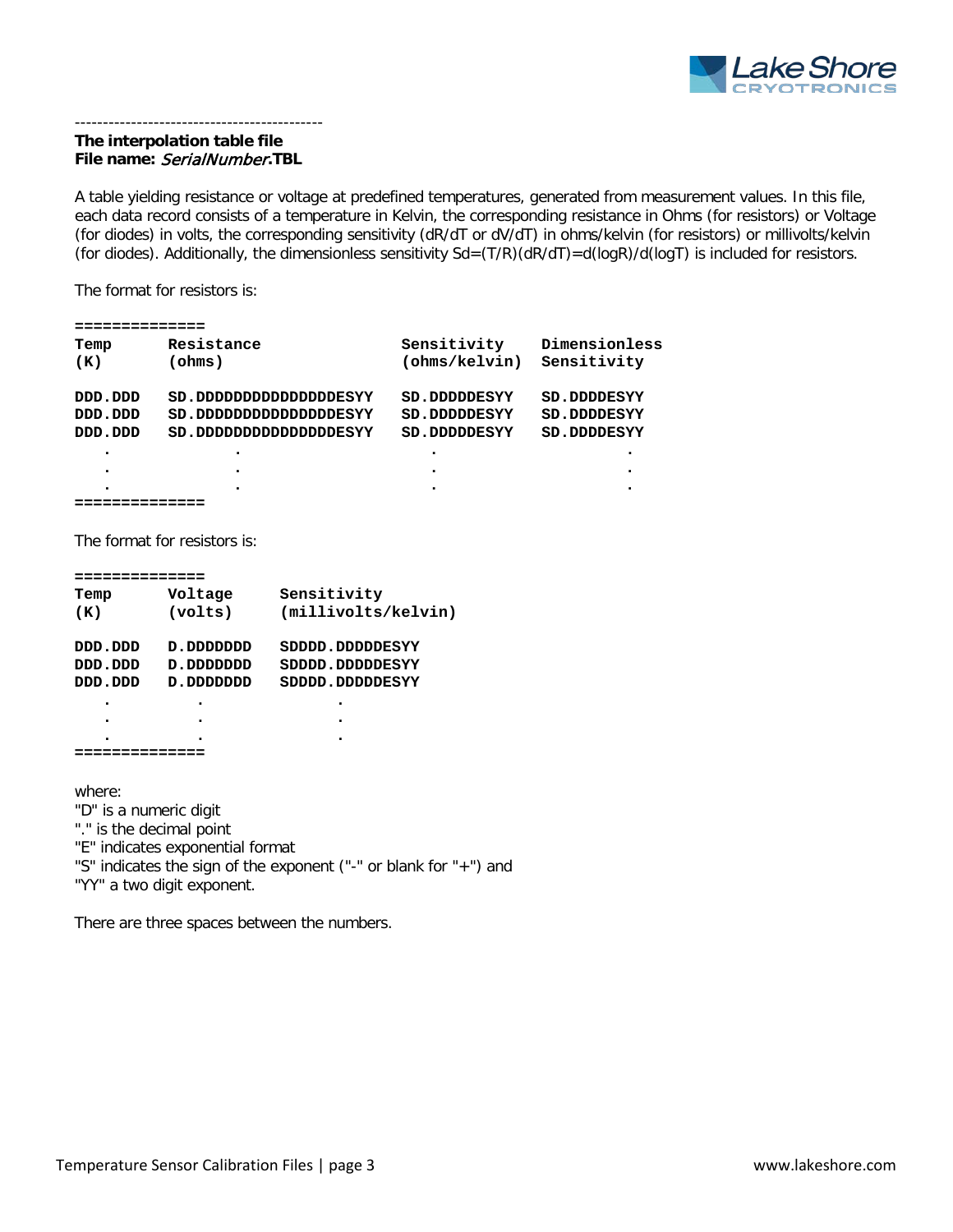

# **The cubic Spline file (some sensors only) File name:** SerialNumber**.SPL**

--------------------------------------------

Each data record contains a temperature in Kelvin and the corresponding resistance in ohms or voltage (for diodes), and the curvature in the following format:

The format for resistors is:

| ==============                                          |                     |                    |                      |
|---------------------------------------------------------|---------------------|--------------------|----------------------|
| Temperature                                             | Resistance          |                    | Curvature            |
| (Kelvin)                                                | (Ohms)              |                    | (Kelvin/ohm/ohm)     |
|                                                         |                     |                    |                      |
| D.DDDDDDDDDDDDDESYY                                     | D.DDDDDDDDDDDDDESYY |                    | SD.DDDDDDDDDDDDDESYY |
| D.DDDDDDDDDDDDDESYY                                     | D.DDDDDDDDDDDDDESYY |                    | SD.DDDDDDDDDDDDDESYY |
| D.DDDDDDDDDDDDDESYY                                     | D.DDDDDDDDDDDDDESYY |                    | SD.DDDDDDDDDDDDDESYY |
|                                                         |                     |                    |                      |
|                                                         |                     |                    |                      |
|                                                         |                     |                    |                      |
| .===========                                            |                     |                    |                      |
|                                                         |                     |                    |                      |
| The format for diodes is:                               |                     |                    |                      |
|                                                         |                     |                    |                      |
| :=============                                          |                     |                    |                      |
| Temperature                                             | Voltage             | Curvature          |                      |
| (Kelvin)                                                | (Volts)             | (Kelvin/Volt/Volt) |                      |
|                                                         |                     |                    |                      |
| D.DDDDDDDDDDDDDESYY                                     | D.DDDDDDDD          |                    | SD.DDDDDDDDDDDDDESYY |
| D.DDDDDDDDDDDDDESYY                                     | D.DDDDDDDD          |                    | SD.DDDDDDDDDDDDDESYY |
| D.DDDDDDDDDDDDDESYY                                     | D.DDDDDDDD          |                    | SD.DDDDDDDDDDDDDESYY |
|                                                         |                     |                    |                      |
|                                                         |                     |                    |                      |
|                                                         |                     |                    |                      |
| =============                                           |                     |                    |                      |
|                                                         |                     |                    |                      |
| where:                                                  |                     |                    |                      |
|                                                         |                     |                    |                      |
| "D" is a numeric digit                                  |                     |                    |                      |
| "." is the decimal point                                |                     |                    |                      |
| "E" indicates exponential format                        |                     |                    |                      |
| "S" indicates the sign of the exponent ("+" or "-") and |                     |                    |                      |
| "YY" a two digit exponent.                              |                     |                    |                      |

There are three spaces between the two numbers.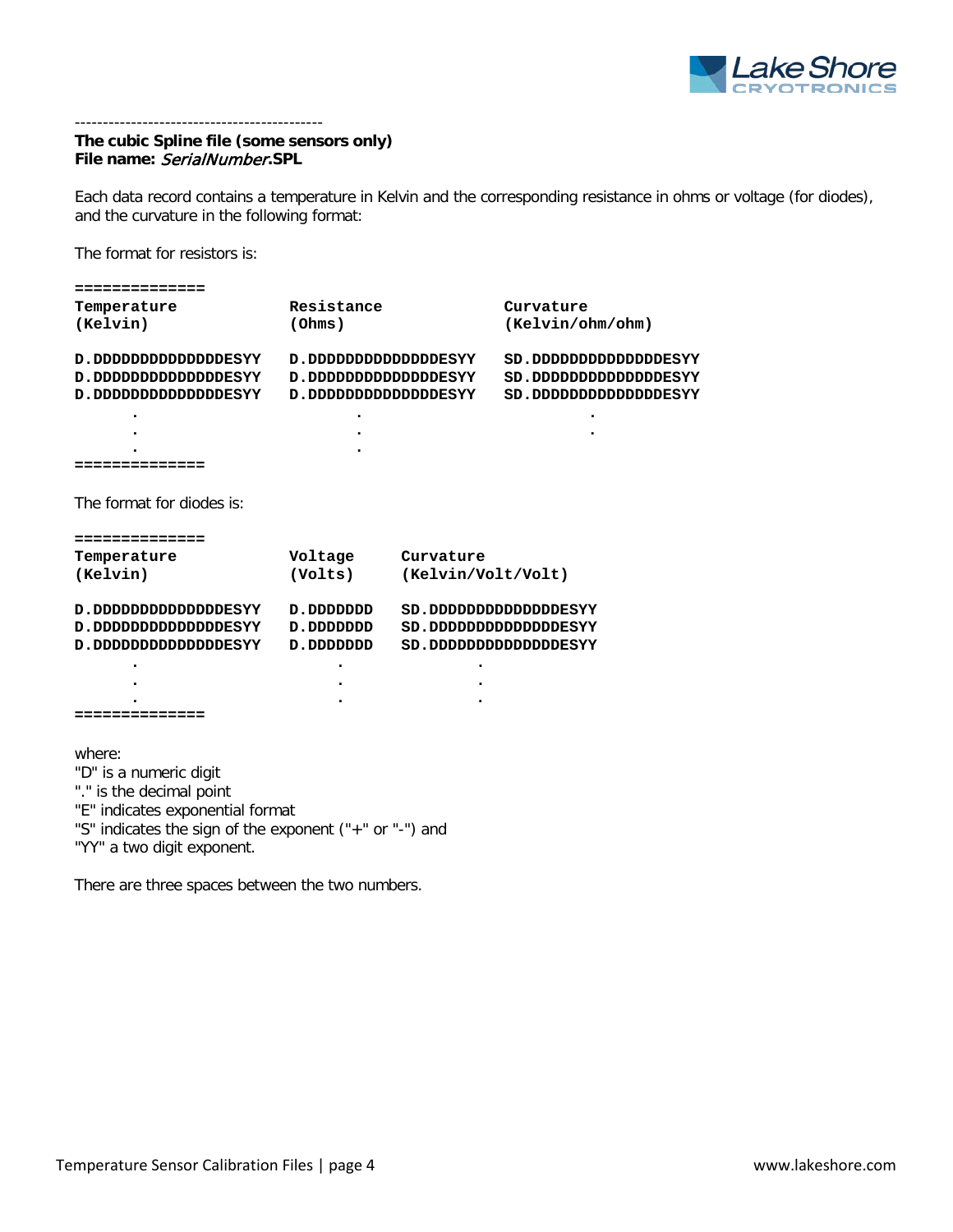

## **CALCURVE FILE DESCRIPTIONS FOR USE WITH LAKE SHORE INSTRUMENTS**

-----------------------------------------------------------

The data format designator tells the instrument what type of sensor is connected and how to interpret the data points. **Data Formats:**

- **1 linear: milli-volts/kelvin (for thermocouples)**
- **2 linear: volts/kelvin (for diodes)**
- **3 linear: ohms/kelvin (for PTC sensors)**
- **4 linear: log10(ohms)/kelvin (for NTC sensors)**
- **5 not used**
- **6 cubic-spline: volts/kelvin (for diodes)**
- **7 cubic-spline: ohms/kelvin (for NTC and PTC sensors)**

Temperature coefficient indicates whether the sensor has a positive or negative temperature coefficient **Temperature coefficient:**

- **1 Negative**
- **2 Positive**

**The .curve CalCurve file File name:** SerialNumber**.curve**

-----------------------------------------------------------

The .curve file format is based on the .340 file format, with added support for cubic-spline interpolation (data formats 6 and 7), first introduced with the Model 372 AC resistance bridge. Currently, the .curve format is used solely for cubicspline curves for the Model 372 for applications where issues associated with linear interpolation must be eliminated.

An example of the .curve format for an NTC RTD:

| Sensor Model:               | SensorModel        |                         |  |
|-----------------------------|--------------------|-------------------------|--|
| Serial Number: SerialNumber |                    |                         |  |
| Data Format:                | (Ohms/Kelvin)<br>7 |                         |  |
| Setpoint Limit: 40          |                    |                         |  |
| Meas (ohms)                 | Temp (K) Curvature |                         |  |
| 1.03599E+03                 |                    | 4.49833E+01 5.67302E-02 |  |
| 1.03839E+03                 |                    | 4.20281E+01 5.29252E-02 |  |
| 1.04117E+03                 |                    | 3.89903E+01 4.85267E-02 |  |
| $1.04436E + 03$             |                    | 3.59496E+01 4.21426E-02 |  |
|                             |                    |                         |  |
|                             |                    |                         |  |
|                             |                    |                         |  |
| ;=============              |                    |                         |  |

Note that data values are separated by a tab rather than spaces.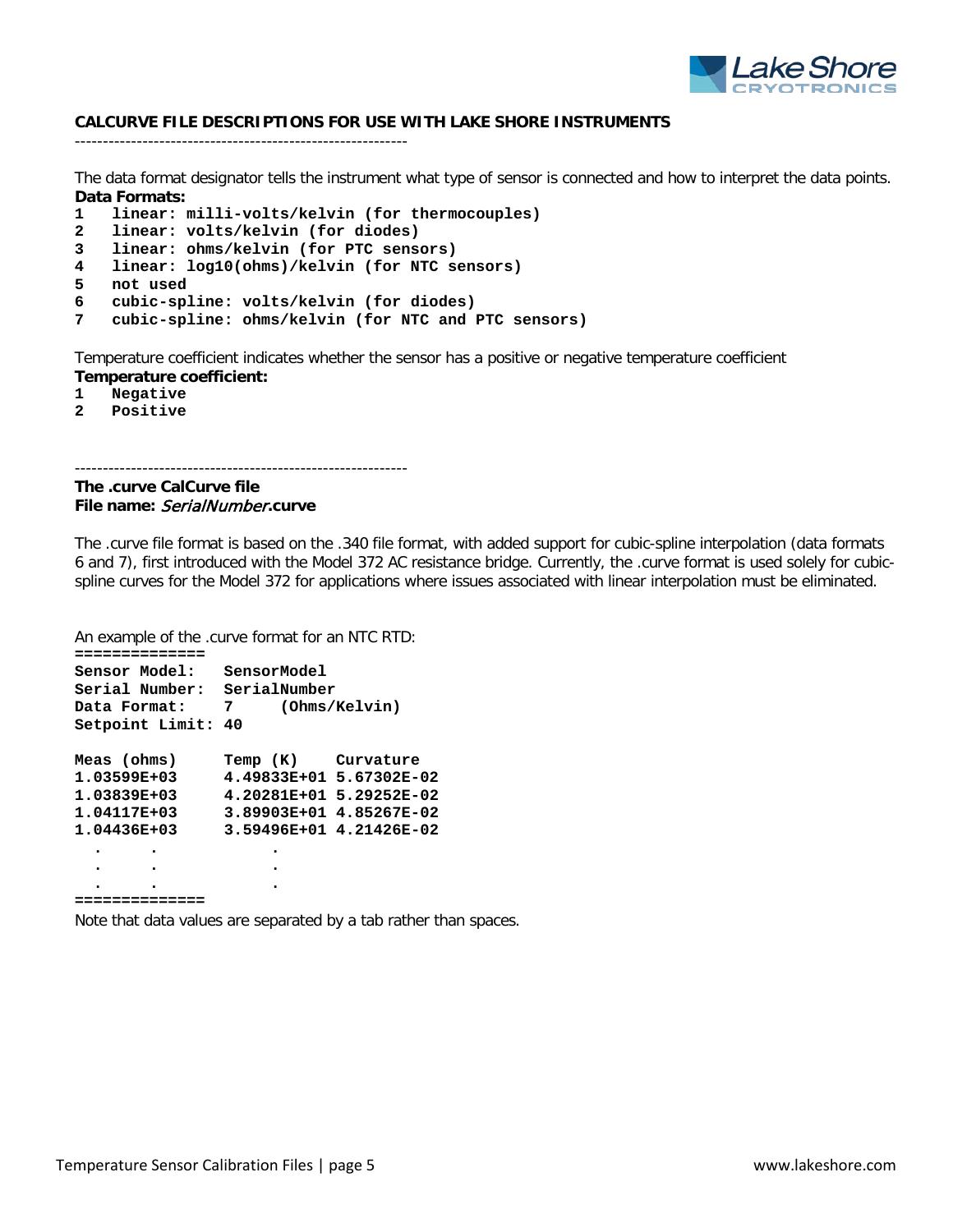

#### ----------------------------------------------------------- **The .340 CalCurve file File name:** SerialNumber**.340**

The .340 file format is used with instruments with larger memory capacities for breakpoint tables, allowing interpolation errors to be greatly reduced in comparison to the .330 file format. The following instruments are compatible with the .340 file format: 211, 218, 224, 240, 331, 332, 335, 336, 340, 350, 370 and 372.

An example of the 340 format for diodes:

```
==============
Sensor Model: SensorModel
Serial Number: SerialNumber
            2 (Volts/Kelvin)<br>Bata Format: 325. (Kelvin)
SetPoint Limit: 325.
Temperature coefficient: 1 (Negative)
Number of Breakpoints: 28
No. Units Temperature (K)
  1 .464429 325.000
  2 .507562 307.000
 3 .552900 288.000
 4 .600367 268.000
  . . .
  . . .
  . . .
==============
An example of the 340 format for an NTC RTD:
==============
Sensor Model: SensorModel
Serial Number: SerialNumber
Data Format: 4 (Log Ohms/Kelvin)
SetPoint Limit: 325. (Kelvin)
Temperature coefficient: 1 (Negative)
Number of Breakpoints: 28
No. Units Temperature (K)
 1 1.55143 330.333
 2 1.55601 325.000
  3 1.56134 319.000
  4 1.56633 313.500
 . . .
  . . .
  . . .
==============
```